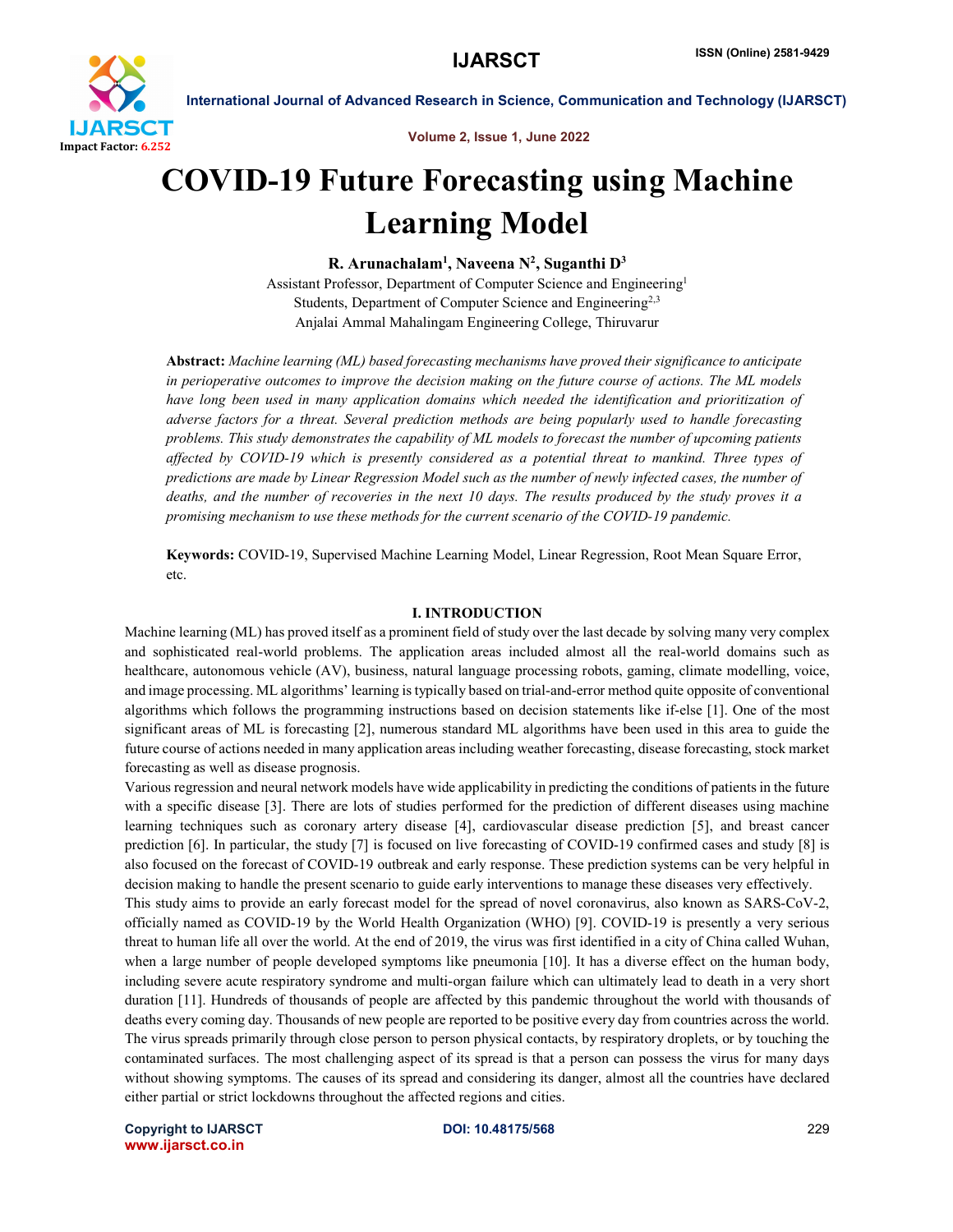

### Volume 2, Issue 1, June 2022

Medical researchers throughout the globe are currently involved to discover an appropriate vaccine and medications for the disease. Since there is no approved medication till now for killing the virus so the governments of all countries are focusing on the precautions which can stop the spread. Out of all precautions, "be informed" about all the aspects of COVID-19 is considered extremely important. To contribute to this aspect of information, numerous researchers are studying the different dimensions of the pandemic and produce the results to help humanity.

To contribute to the current human crisis our attempt in this study is to develop a forecasting system for COVID-19. The forecasting is done for the three important variables of the disease for the coming 10 days: 1) the number 0f New confirmed cases. 2) the number of death cases 3) the number of recoveries. This problem of forecasting has been considered as a regression problem in this study, so the study is based on some state-of-art supervised ML regression model as linear regression (LR). The dataset has been pre-processed and divided into two subsets: training set (85% records) and testing set (15% records). The performance evaluation has been done in terms of important measure including Root mean square error (RMSE).

### II. OVERVIEW OF COVID-19

Coronavirus, the pandemic that is spreading around the world, has uncovered the weakness of human culture to serious irresistible illnesses and the trouble of taking care of this issue in a universally interconnected complex framework. Coronavirus influenced in excess of 100 nations in a range of weeks. As an outcome, the entire human race ought team up to conquer the pestilence as well as sensibly organize to re-visitation of work and creation as per the genuine circumstance of every district and do topographical danger evaluation. Numerous endeavours have been directed to locate an appropriate and quick approach to distinguish tainted patients in a beginning phase.

Subsequent to making chest CT sweeps of 21 patients tainted with COVID19 in China, Guan et al found that CT filter examination included respective pneumonic parenchymal ground-glass and consolidative aspiratory opacities, in some cases with an adjusted morphology and a fringe lung dispersion. Thusly, COVID-19 analysis can be spoken to as a picture division issue to remove the principal highlights of the disease. The sickness brought about by the novel Covid, or Coronavirus Disease 2019 (COVID-19) is rapidly spreading internationally. It has contaminated in excess of 1,436,000 individuals in excess of 200 nations and domains as of April 9, 2020.

# III. SUPERVISED MACHINE LEARNING MODEL

Supervised learning is a process of providing input data as well as correct output data to the machine learning model. The aim of a supervised learning algorithm is to find a mapping function to map the input variable(x) with the output variable(y). In the case that an undefined input instance is given, a supervised learning model can predict. Thus, data sets of input instances and its respective input instances for technique learning by the learning algorithms.

The regressor is used for the regression model. A forecast for unpredictable entrants or test data is then generated in the qualified model. For the development of predictive models, Regression techniques and classification algorithms study method used here.

#### IV. LINEAR REGRESSION

The aim class concentrates on individual regression simulation characteristics. It may also be used to define and model the relationship between independent variables and dependent. The most useful computer method for mathematical analysis of the machine learning is linear regression type regression simulation. A linear regression observation relies on two values, one on the dependence and one on the isolation.

Linear Regression defines a linear relation between these variables' dependency and independence. Two variables  $(x, y)$ are necessary for the linear regression search. This equation indicates how y is associated with ×, which is called regression.

 $y = \beta 0 + \beta 1x + \epsilon$  (1)  $E(y) = \beta 0 + \beta 1x$  (2)

This is the linear term for error regression. This error term takes into account the variability between  $\times$  and y,  $\beta$ 0 is the yintercept and ß1 is the pitch.

Copyright to IJARSCT **DOI: 10.48175/568** 230 www.ijarsct.co.in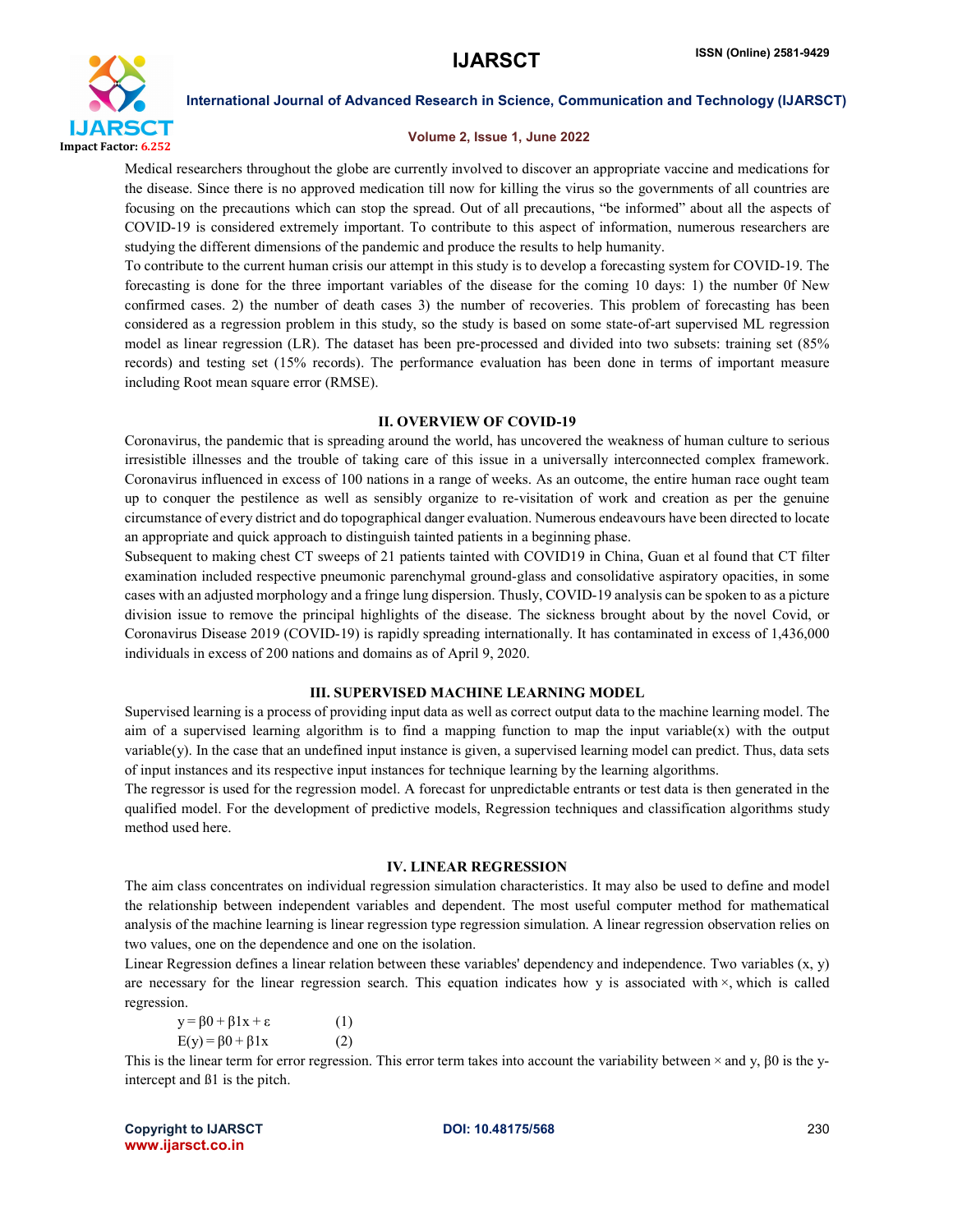

# Volume 2, Issue 1, June 2022

A class mark is specified in the input data set for the purpose of the model × training of the linear regression in the context of machine study. The aim is to find the optimum values for β0 (intercept) and β1 (coefficient) to get the best regression line. The difference between the actual values and the values predicted should be minimum to make sure that this minimising problem is presented:

Minimize1n∑i=1n(predi−yi)2 (3)

Here, g, which is the mean root square of the expected value for y (predi) and y (yi), n is the cumulative number of data points. g is called the cost function.

# V. ROOT MEAN SQUARE ERROR

Root mean square error can be defined as the standard deviation of the prediction errors. Prediction errors also known as residuals is the distance from the best fit line and actual data points. RMSE is thus a measure of how concentrated the actual data points are around the best fit line. It is the error rate given by the square root of MSE given as follows

 $RMSE = \sqrt{\frac{1}{n} \sum_{i=1}^{n} \blacksquare (y_i - \hat{y}_i)}$  (4)

# VI. METHODOLOGY

The study is about novel coronavirus also known as COVID-19 predictions. The COVID-19 has proved a present potential threat to human life. It causes tens of thousands of deaths and the death rate is increasing day by day throughout the globe. To contribute to this pandemic situation control, this study attempts to perform future forecasting on the death rate, the number of daily confirmed infected cases and the number of recovery cases in the upcoming 10 days. The forecasting has been done by using four ML approaches that are appropriate to this context. The dataset used in the study contains daily time series summary tables, including the number of confirmed cases, deaths, and recoveries in the past number of days from which the pandemic started. Initially, the dataset has been pre-processed for this study to find the global statistics of the daily number of deaths, confirmed cases, and recoveries.

# VII. STEPS INVOLVED IN PROPOSED METHOD

- 1. Collect datasets with different parameters from Ministry of India and world meters.
- 2. Train 80%, validate 10%, and test on 10% of the collected sample datasets.
- 3. Apply the proposed hybrid model to forecast the Covid-19 data trends.





Figure 1: System Architecture

Copyright to IJARSCT DOI: 10.48175/568 231 www.ijarsct.co.in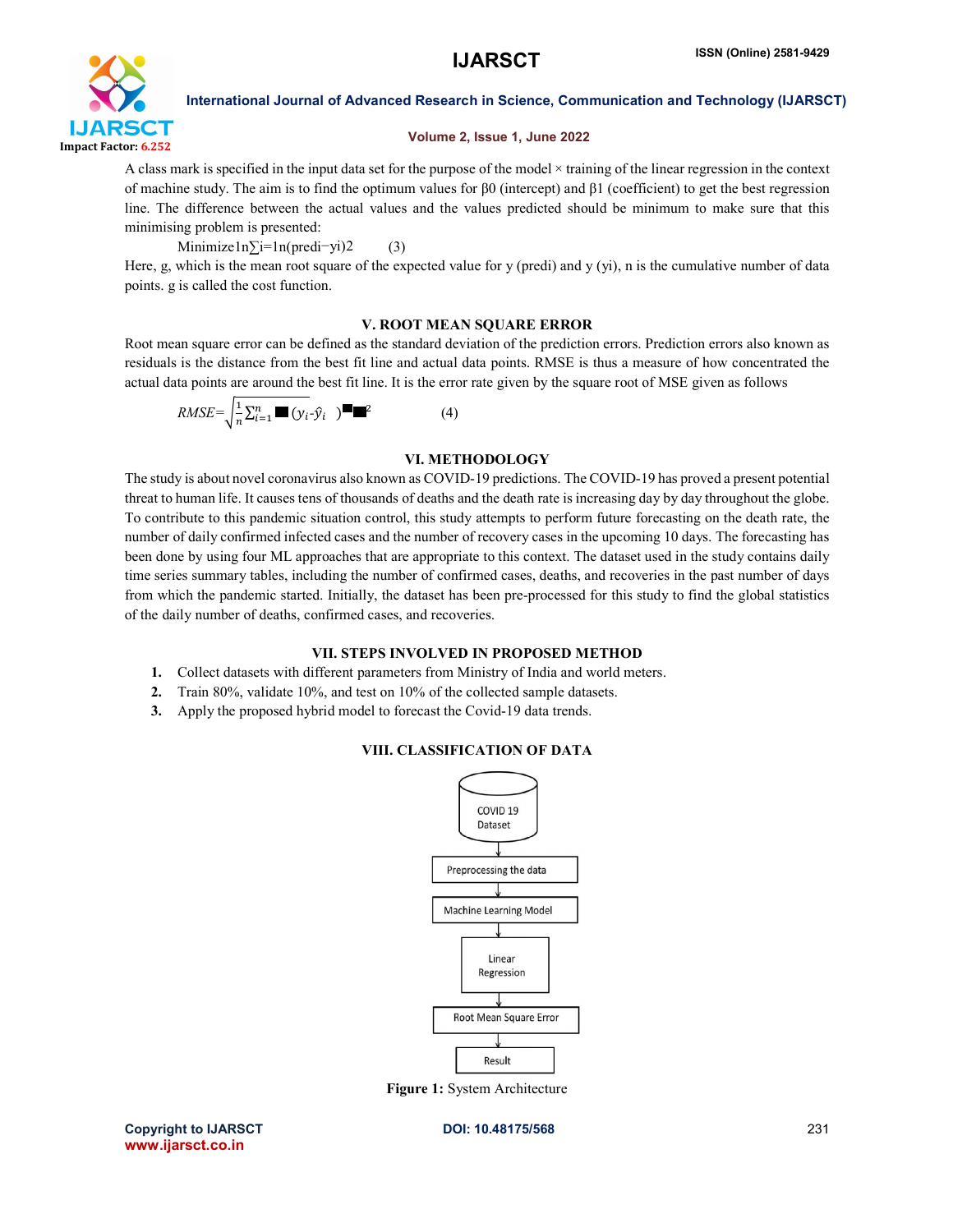

### Volume 2, Issue 1, June 2022

The data is classified into three categories:

- 1. Confirmed cases
- 2. Recovered cases
- 3. Deaths



Figure 2: Overall System Flow Diagram

# IX. WORKING

### Data Preprocessing

The purpose of pre-processing is to convert raw data into a form that fits machine learning. Structured and clean data allows a data scientist to get more precise results from an applied machine learning model.

#### Data Collection

It's time for a data analyst to pick up the baton and lead the way to machine learning implementation. The job of a data analyst is to find ways and sources of collecting relevant and comprehensive data, interpreting it, and analyzing results with the help of statistical techniques. The type of data depends on what you want to predict. There is no exact answer to the question "How much data is needed?" because each machine learning problem is unique. In turn, the number of attributes data scientists will use when building a predictive model depends on the attributes' predictive value.

#### Data Formatting

The importance of data formatting grows when data is acquired from various sources by different people. The first task for a data scientist is to standardize record formats. A specialist checks whether variables representing each attribute are recorded in the same way. Titles of products and services, prices, date formats, and addresses are examples of variables. The principle of data consistency also applies to attributes represented by numeric ranges.

#### Data Splitting

A dataset used for machine learning should be partitioned into three subsets training, test, and validation sets.

#### Training Set

A data scientist uses a training set to train a model and define its optimal parameters it has to learn from data.

#### Test Set

A test set is needed for an evaluation of the trained model and its capability for generalization. The latter means a model's ability to identify patterns in new unseen data after having been trained over a training data. It's crucial to use different subsets for training and testing to avoid model over fitting, which is the incapacity for generalization we mentioned above.